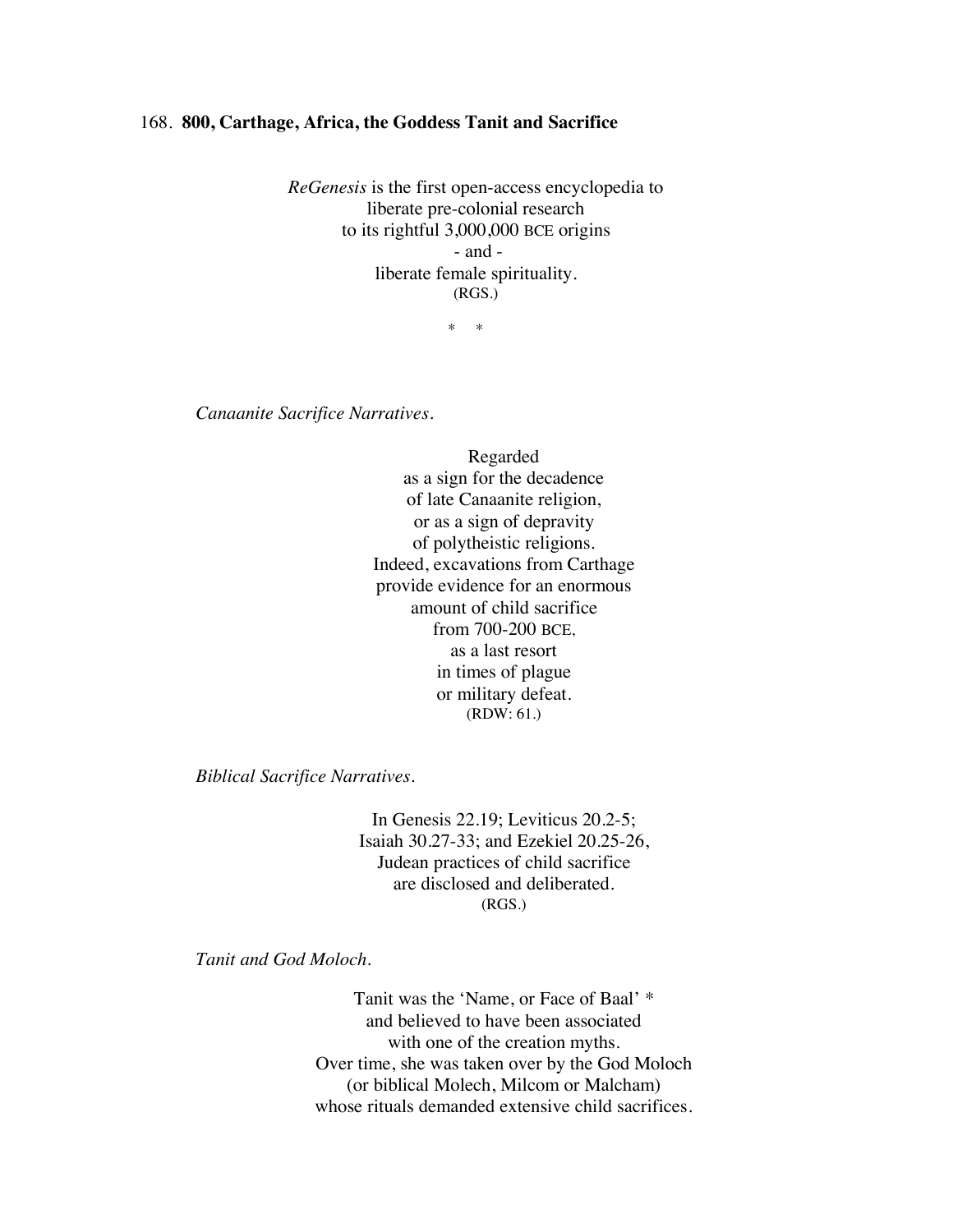Although Tanit has been incorrectly labeled bloodthirsty, the *Hebrew Bible* and the *New Testament* unquestionably lay this attribute and blame on Moloch. (Lv 18:21; Jr 32:35; II K 23:13; Zp 1:5; and Ac 7:43; RGS.) \* (ENBR: VI, 447.)

Introduction:

Around 800 BCE, ancient trading city Carthage, near present Tunis in Tunisia \* was a power much greater than Rome. However, this changed in 814 BCE, when Carthage was claimed by the Phoenicians and then later surrendered to the Roman expansion via General Scipio's army.

\* Tunis is the capital of Tunisia on the Gulf of Tunis, overlooking the bay of Carthage. As a significant ancient trading caravanserai in North Africa, remains include Roman baths, theater, and hill-top villas with commanding Mediterranean vistas plus stunning mosaics and sculptures.

## Controversial Child Sacrifice Theories:

Although a *reputed* sacrifice–theory about Carthaginian mothers who killed themselves and their children rather than be subjected to the rapes and tortures of the Roman army, significant controversy perseveres. Goodison examines sacrifice theories during the Palace or Temple Stage of the neighboring Crete civilization that was recorded around 1000 years later and therefore supports further questions and concerns. \* Birnbaum discusses Tanit relative to Tophet gravesites, followed by Pomeroy's re–views of infanticide and the reminder that "no known society positively prefers girl babies to boys." (IHC: 208.) More recently are the significant discoveries and skeletal analysis by Dr. Jeffrey Schwartz. Listed among 21st– century scholars of Child Sacrifice theories are Physical Anthropologist Dr. Schwartz and his extensive team. Their recent findings refute earlier sacrifice narratives supported by extensive evidence that Carthaginian infant mortality rates are consistent with present–day statistics. Their findings also argue that the infants buried in the Tophet cemeteries died as a result of prenatal complications and fetal deaths–or–pandemic diseases including dire sanitary conditions. \*\* \* (BFV: Matriarchy Research & Reclaim Network #46, 1988; GYN: 210-211; ENBR: VI, 446a-7; LITL: 175; MHE: 145-6.)

\*\* Further research by other scholars including Osteo–dental biologists: Brown, S. (1991); Mosca P.G. (1975); Moscati S. (1993 & 1995; Conte, S. (2007); Fantar, M. H. (2007); and Seow, W. K. (1986).

Goodison researches child sacrifice stories during the Palace or Temple Stage of Crete:

… [M]ost of the evidence suggestive of human sacrifice is from the [Greek] mainland (MM) and these finds in Crete are associated with cult [cultural] items of Mycenaean, rather than Cretan. … The frequency of later Greek myths about eating children and about human sacrifice raises the question of whether or not they had some origin in religious belief or practice. There are two such myths about human sacrifice which, written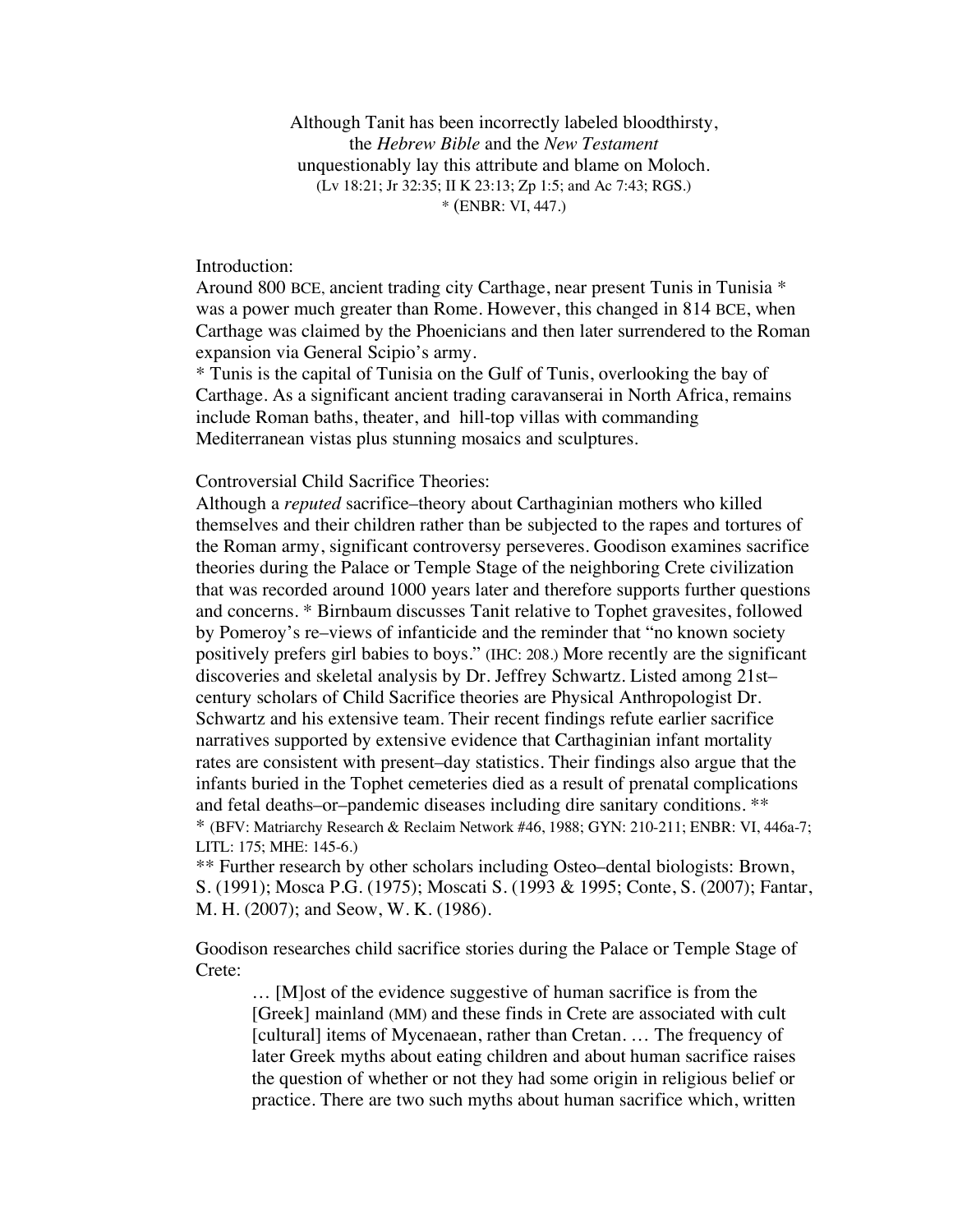down hundreds of years later, clearly refer to this period. One is the story about Theseus and the tribute of youths exacted from Athens by King Minos of Crete, for sacrifice to the Minotaur. The other is the story about mainland King Agamemnon's sacrifice of his daughter Iphigenia, to appease the goddess Artemis at the start of the Trojan expedition. ... These stories (accessible in Robert Graves' *The Greek Myths*) feature in Greek mythology as horrific moral tales about what not to do and certainly do not prove such practices existed in the Bronze Age. They were committed to paper up to a thousand years later than palatial Crete and tell us little about it. However, they do bear witness to a recurring tradition. It is interesting that, as Page DuBois has also noted in *Sowing the Body*, the perpetrators of the deeds were usually male, and the issues at stake often patrilineal–such inheritance or fraternal competition or the service of a male god (MHE: 145-146).

"Canaanites may have been libeled, or obliterated, because they represented the threat that nonviolent people always present to violent dominant cultures" (DM: 59- 60).

Enemies of Canaanites assigned fearful associations, including child sacrifice, to the Carthaginian dark mother Tanit. Contemporary archaeologists and anthropologists, noting that Tanit was a mother divinity who protected childbirth and nurture of infants, conclude that the constant linking of Tanit with tophets, which Israelites, as well as Greeks and Romans, called places of child sacrifice (a denigration that has been repeated ever since), was probably a libel of Canaanites by their enemies, as contemporary scholars consider tophets to be children's cemeteries. … Canaanites may have been libeled, or obliterated, because they represented the threat that nonviolent people always present to violent dominant cultures (DM: 59-60).

Pomeroy reminds us that, "No known society positively prefers girl babies to boys." (IHC: 208.)

We should also observe that of all the forms of family planning (contraception, abortion and infanticide) it is infanticide that is most likely to involve the father, for he is the parent who must decide whether or not an infant is to be a member of his family. Children belonged to their fathers, not their mother (IHC: 207). \*... Among social historians, those who study women's history have been especially interested in this topic, since infanticide affects women as mothers and since it selects more daughters than sons. Moreover, the subject of infanticide raises a variety of discomforting questions about the value of women. … No known society positively prefers girl babies to boys (IHC: 208).

\*Indeed, it was not until the nineteenth century [CE] that the legal systems of Europe began to recognize the legal rights of a mother to her children. (OM: 41, n. 65.)

Further discussions about Carthaginians and child sacrifice: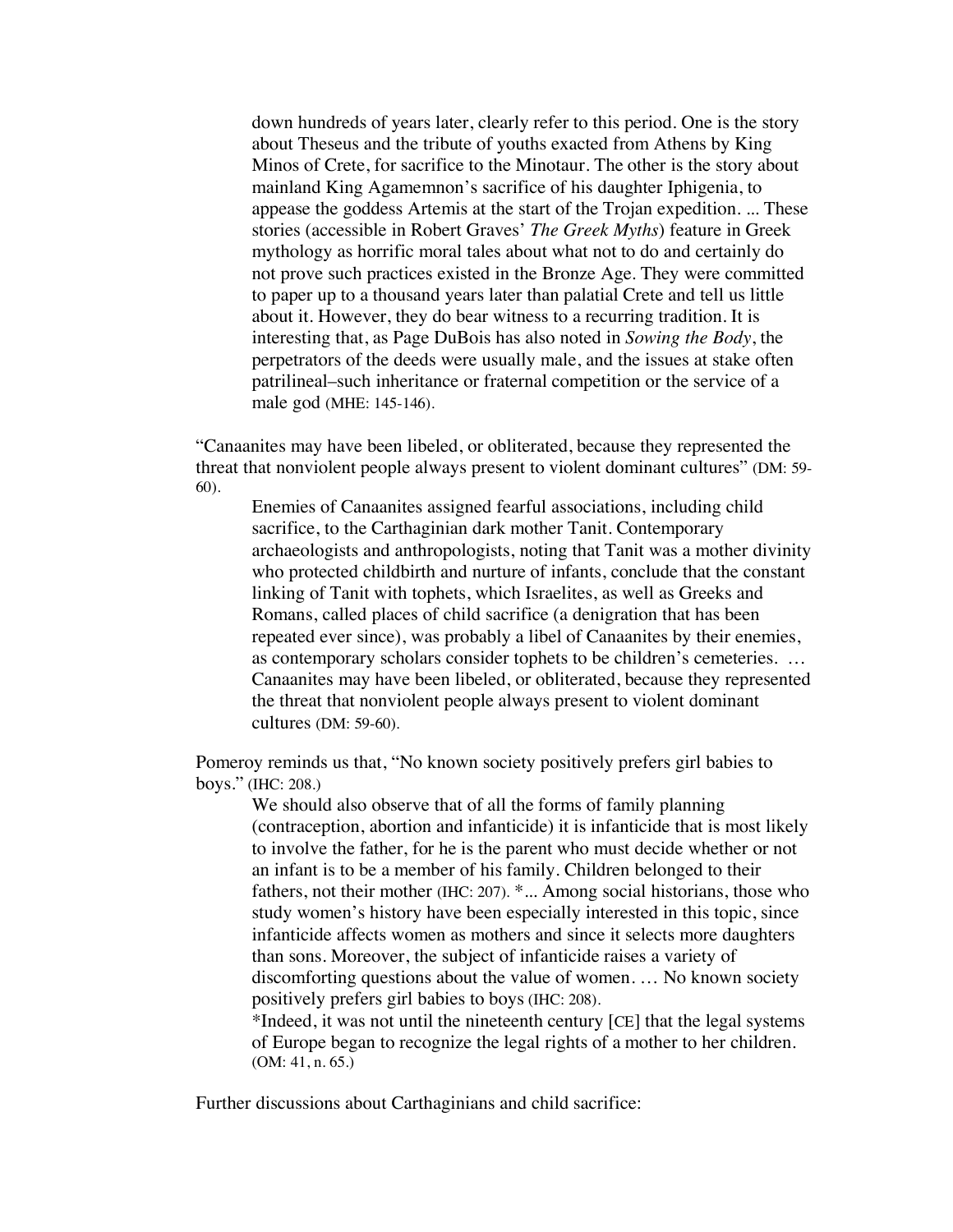Brown, Susanna S. *Late Carthaginian Child Sacrifice and Sacrificial Monuments in Their Mediterranean Context*. JSOT/ASOR Monograph Series, no. 3. Sheffield, England: Published by JSOT Press for the American Schools of Oriental Research, 1991. (LC.)

Du Bois, Page. *Sowing the Body: Psychoanalysis and Ancient Representations of Women.* Chicago, IL: University of Chicago Press, 1988. (STB.)

Schmitz, P. C. "Phoenician Religion." *Anchor Bible Dictionary*. Vol. 5. Ed. P. N. Freedman. Garden City, NY: Doubleday, 1992. 357-73. (PR.)

Schwartz, Jeffrey. *What the Bones Tell Us*. New York, NY: Holt, 1993. (WBT.)

Further research material based on the theory that "human sacrifice was part of Roman religion" (RR: 535) and how this may relate to the ongoing charges since the  $2<sup>nd</sup>$  BCE about Carthaginian mothers and child sacrifice, recommend, "The Romans and Ritual Murder" by C. E. Schultz: 521, 523, 527, and 535, n. 63. Schultz, Celia E. "The Romans and Ritual Murder." *Journal of the American Academy of Religion* 78.2 (June 2010): 516-541. (RR.)

Addendum 12-18-10: Jeffrey Schwartz and his team clearly refute ancient stories of extensive child sacrifice by Carthaginians.

A team led by University of Pittsburgh physical anthropologist Jeffrey Schwartz has refuted the long–held claim that the Carthaginians carried out large-scale child sacrifice from the eighth to second centuries B.C. The researchers announced their results this year after spending decades examining the cremated remains of 540 children from 348 burial urns excavated in the Tophet, a cemetery outside Carthage's main burial ground (CBC: 28).

Schwartz determined that about half the children were prenatal or would not have survived more than a few days beyond birth, and the rest died between one month and several years after birth. Only a very few children were between five and six years old, the age at which they begin to be buried in the main cemetery. The mortality rates represented in the cemetery are consistent with prenatal and infant mortality figures found in present–day societies. 'There is a credible medically and biologically consistent explanation of the Tophet burials that offers an alternative to sacrifice,' says Schwartz. 'While it is possible that the Carthaginians may have occasionally sacrificed humans, as did their contemporaries, the extreme youth of the Tophet burials suggests [the cemetery] was not only for the sacrificed, but also for the unborn and very young, however they died.' And since at least 20 percent of them weren't even born when they were buried, they clearly weren't sacrificed (CBC: 28).

For further creation myth research, suggest keywords: Darwin's Evolution; Gaian Cosmology; Sophianic mythos of cosmic emanation; and parthenogenesis. Also see Priestly: (Gn 1.26-7); Yahwist (Gn 2.5-7); and Adam/Eve (Gn 5.1-2).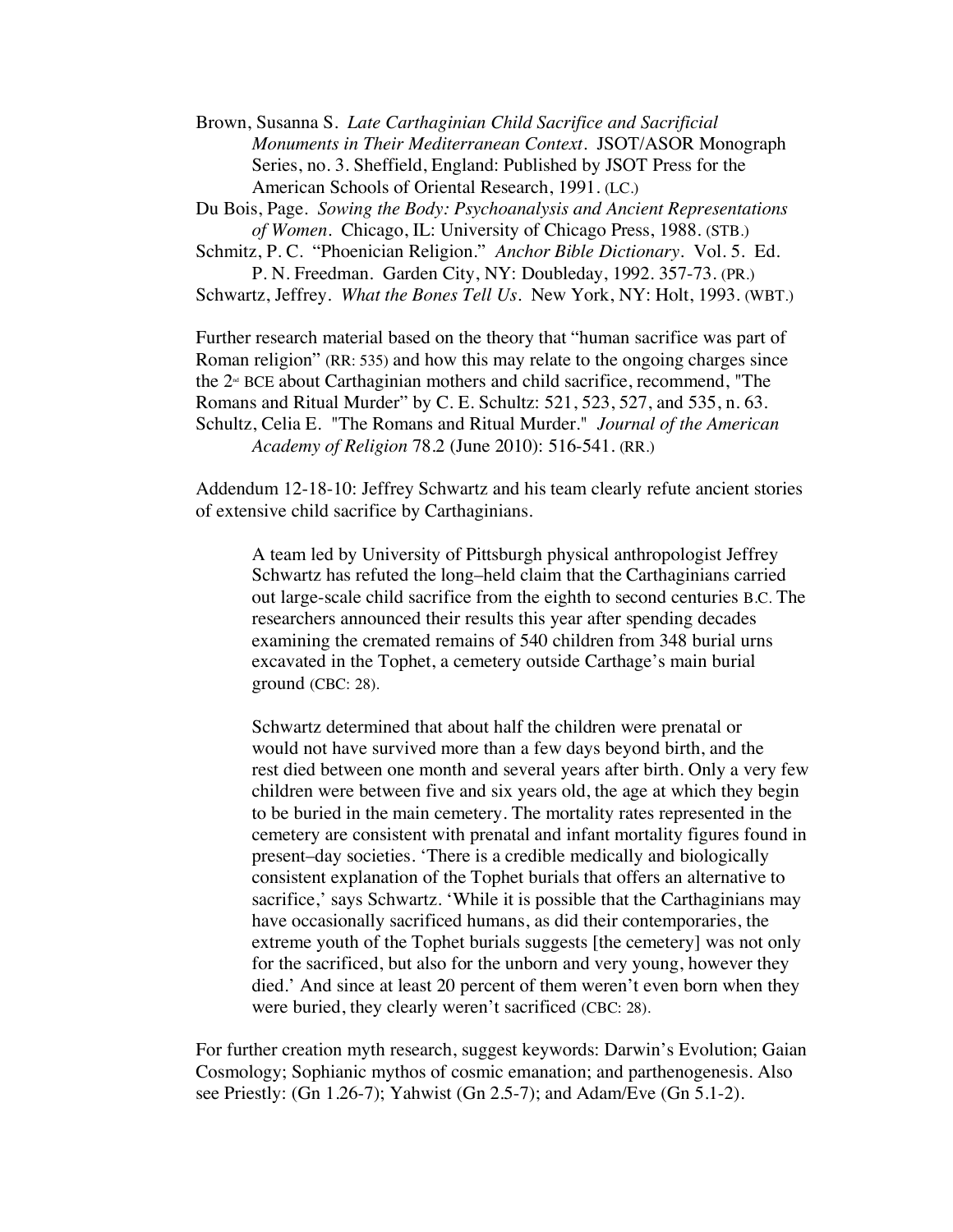For Re-Genesis CE inquisition research on mass human sacrifice: 300, Catholic Church, Concubines and Witchcraft; 1022, Catholic Inquisition; 1095, Pope Urban II Initiates the Crusades; 1163, Pope Alexander III; 13 Century, Catholic Inquisition; 1209, Pope Innocent; 1252, Inquisition and Papal Bull of Pope Innocent IV; 1440, Gutenberg Press; 1412-1431, Joan of Arc; 1468, Crimean Exceptum; 1484, Catholic Inquisition and Gender Cleansing; 1487-1489, Catholic Inquisition and Midwives; 1523, Como, Italy, and Witch Burning; 1600, Catholic Inquisition; 1684, Catholic Inquisition in England; 1692, Catholic Inquisition and USA; 1700, Catholic Inquisition; 1775, Inquisition Concluded in Germany;  $19^{\circ}$  Century, Femininity, Dependency, and Pathology; and  $19^{\circ}$  Century, Spanish Inquisition. (RG.)

Further female suttee/sacrifice research: 4000-2500, Kurgan Invasions. Also see Numbers (Nb) 31:32-35. (RGS.)

Further research on other ancient dark goddesses and related trade routes: 3,000,000, Overview of Hominid Evolution Including Dark Mothers and Later Migrations; 500,000-300,000, Dark Mother Tan-Tan; 280,000-250,000, The Berekhat Ram Figure; 70,000, Blombos Cave and V Shaped Engraving; 50,000, African Homo Sapiens Migrations and Matrilineal Motherline; 40,000, Har Karkom; 30,000-25,000, Aurignacian Age; 30,000-25,000, Goddess of Willendorf, Austria; 26,000, Grimaldi Caves; 25,000-20,000, Gravettian Age; 25,000-20,000, Goddess of Laussel; 24,000, Dolni Vestonice; 23,000, Austrian Goddess of Lespugue; 10,000, Grotta dell'Addaura; 7000, Jericho, Canaan Palestine: Mesolithic to Neolithic; 7000, Hieros Gamos*;* 6000, Sicilians to Malta; 5200, Malta and Gozo; 4700, Dolmens; 2200, Nahariyah and Ashrath-Yam; 1900-1800, Dawning of the African Alphabet and the Aniconic Goddess Triangle; 800, Tanit; 750-650, Cybele and King Midas, Anatolia; 664-525, Neith and the Black Virgin Mary Temple at Sais, Egypt; 600, Goddess Kaabou at Petra, Jordan plus Mecca, Saudi Arabia; 400, Cathedra Goddess Isis; and 370, Isis and Philae, Egypt. (RGS.)

Further research on Phoenician trade routes and caravanserai: 40,000, Har Karkom; 3000, Tell Brak; 3250, Scorpion Tableau, Earliest Egyptian Proto-Hieroglyphics; 3000, Tell Brak; 2200, Nahariyah and Ashrath-Yam; 1800, Re-Visioning Goddess Sarah and Abraham; 1000, Ephesus, Anatolia; 900-800, Ka Goddess, Salamis, Cyprus; 900, Taanach, Canaanite Libation Stand; 800, Tanit; 800-700, Kuntillet Ajrud and Khirbet El-Qom; 600-398, Astarte/Anat/Ashtaroth/Asherah/Ishtar and Yahweh, Egypt; 600, Goddess Kaabou at Petra, Jordan plus Mecca, Saudi Arabia; 370, Isis and Philae, Egypt; 323-30, Kom Ombo Temple; and 100, Mecca, the Ka'aba and Sacred Stones. (RGS.)

IMAGE: TANIT WITH BULL, TUNIS, TUNISIA. PHOTO: © GSA. DESCRIPTION: VOTIVE STELE INCLUDING TANIT WITH BULL, LUNARSYMBOLS, AND ROSETTES.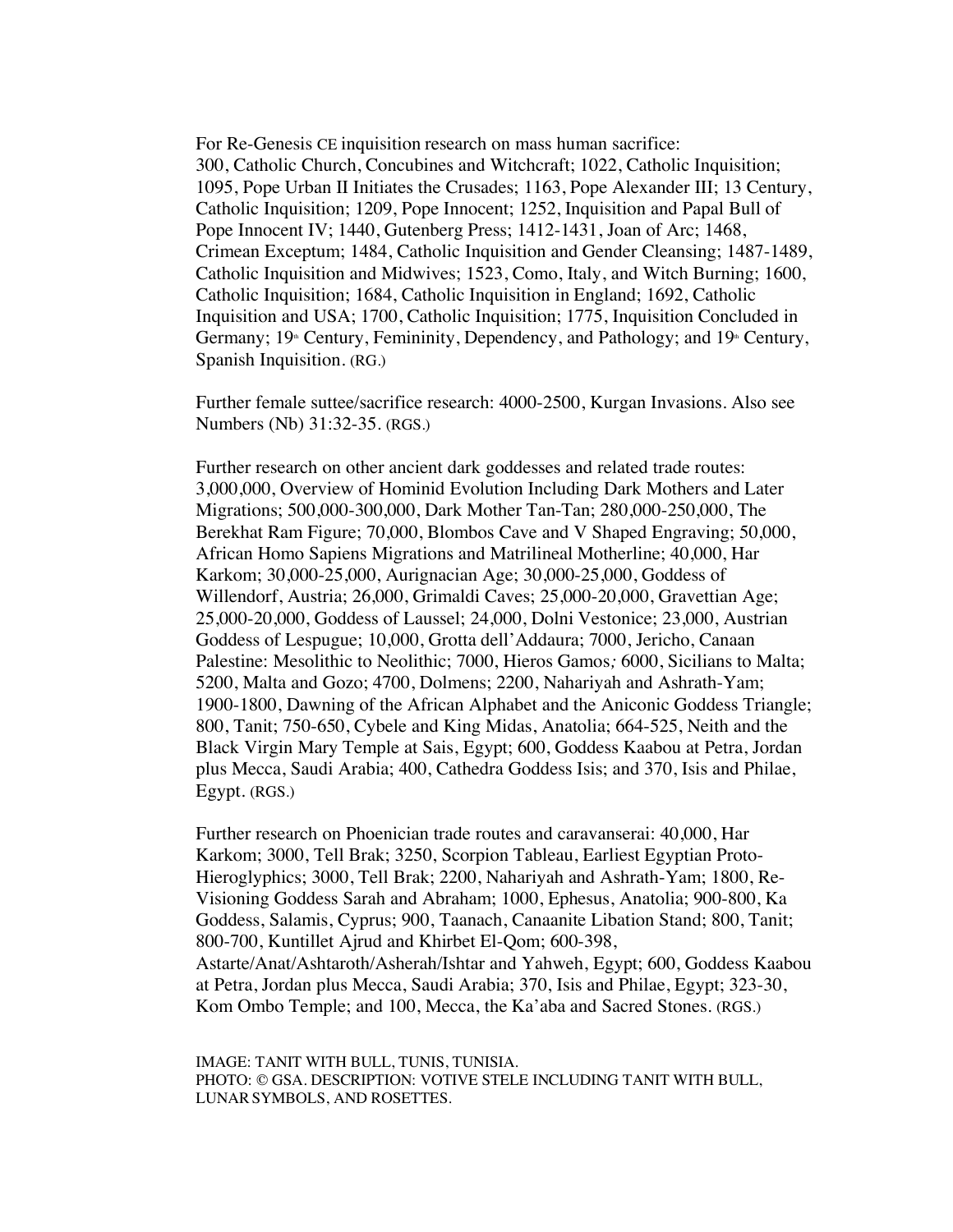SLIDE LOCATION TUNIS, TUNISIA, SHEET 4, ROW 2, SLEEVE 3, SLIDE #37C, BCE. CO\_TUN\_S4\_R2\_SL3\_S37C.jpg SHOT ON LOCATION: BARDO MUSEUM; TUNIS, TUNISIA. NOTE 1: FYI (DPA: LXXXVIII, #Z 136-137.) NOTE 2: FIELDWORK PROJECT 1989.

IMAGE: TANIT/ANAT MOSAIC, SIMILAR TO LINEAR A. PHOTO: © GSA. DESCRIPTION: MOSAIC FROM TUNIS TEMPLE OF TANIT/ANAT ON A TRIUNE VULVIC BASE OR ANICONIC CONE: ALSO A GODDESS SYMBOL FOR SYRIAN ASTARTE PLUS OTHER PHOENICIAN AND MEDITERRANEAN GODDESSES. (COMPARE WITH LINEAR A, CRETE, GREECE.) SLIDE LOCATION TUNIS, TUNISIA, SHEET 1, ROW 4, SLEEVE 5, SLIDE #8T, 400 BCE. CO\_TUN\_S1\_R4\_SL5\_S8T.jpg SHOT ON LOCATION: BARDO MUSEUM: TUNIS, TUNISIA. NOTE 1: FIELDWORK PROJECT 1989.

IMAGE: TANIT WITH WHEAT ICON OF DEMETER: TUNIS, TUNISIA. PHOTO: © GSA. DESCRIPTION: TRIUNE LIMESTONE STELA OF TANIT/ASTARTE HOLDING WHEAT STAFF OF LIFE, ICONOGRAPHY OF DEMETER. SLIDE LOCATION TUNIS, TUNISIA, SHEET 4, ROW 1, SLEEVE 5, SLIDE #26, BCE. CO\_TUN\_S4\_R1\_SL5\_S26.jpg SHOT ON LOCATION: BARDO MUSEUM: TUNIS, TUNISIA. NOTE 1: FYI (DPA: LXXXVIII, #Z 136-137.) NOTE 2: FIELDWORK PROJECT 1989.

IMAGE: TANIT'S HAND-BLESSING OVER A DOORWAY: TUNIS, TUNISIA. PHOTO: © GSA. DESCRIPTION: TANIT'S OUTSTRETCHED RIGHT HAND IS AN ANCIENT PROTECTION AMULET THAT MAY ALSO INVOKE BENEVOLENT BLESSINGS.

SLIDE LOCATION TUNIS, TUNISIA, SHEET 6, ROW 2, SLEEVE 3, SLIDE #1A, BCE. CO\_TUN\_S6\_R2\_SL3\_S1A.jpg

SHOT ON LOCATION: TUNIS, TUNISIA ON LOCATION.

NOTE 1: IN ADDITION TO PALEOLITHIC CAVE FINDINGS, THIS ICONOGRAPHY WAS LATER ADOPTED BY: MESOPOTAMIAN ISHTAR/INANNA; EGYPTIAN ISIS; ISLAMIC FATIMA; SEPHARDIC AND MIZRAHI TRADITIONS; KABBALAH THEOSOPHY, BERBER CULTURES; AND A CHRISTIAN VIRGIN-MARY-HAND REVERENCE. ADDITIONALLY, THIS TALISMAN IS FOUND IN BOTH EVIL EYE PRACTICES - AND - SACRED EYE PRACTICES.

NOTE: 2: ACCORDING TO FERRIS JABR, THE OLDEST HAND STENCIL IS 39,900 YEARS OLD FROM THE SULAWESI'S CAVE IN INDONESIA. (ARSL.) NOTE 3: FIELDWORK PROJECT 1989.

IMAGE: TANIT: TUNIS, TUNISIA.

PHOTO: © GSA. DESCRIPTION: TRIUNE LIMESTONE STELA OF TANIT, ANICONIC PICTOGRAPH OF THE ANKH/TANIT AND FLANKED BY CADUCEI. SLIDE LOCATION TUNIS, TUNISIA, SHEET 4, ROW 3, SLEEVE 1, SLIDE #35C, BCE. CO\_TUN\_S4\_R3\_SL1\_S34C.jpg

SHOT ON LOCATION: BARDO MUSEUM: TUNIS, TUNISIA.

NOTE 1 ASHTAR/TANIT: ASHTAR WAS KNOWN BY VARIOUS NAMES, INCLUDING ASTARTE, ISHTAR (TO THE BABYLONIANS), ASHTORETH (TO THE HEBREWS), AND WHEN THE GREAT CITY OF CARTHAGE WAS FOUNDED SHE BECAME KNOWN AS TANIT. THE PHOENICIANS ADOPTED HER AS THE PROTECTIVE DEITY OF THE CITY, WHICH WAS TO BECOME THEIR GREATEST GLORY. SHE IS SYMBOLICALLY REPRESENTED IN THIS STELE FOUND AT DOUGGA IN TUNIS (NLE: 84).